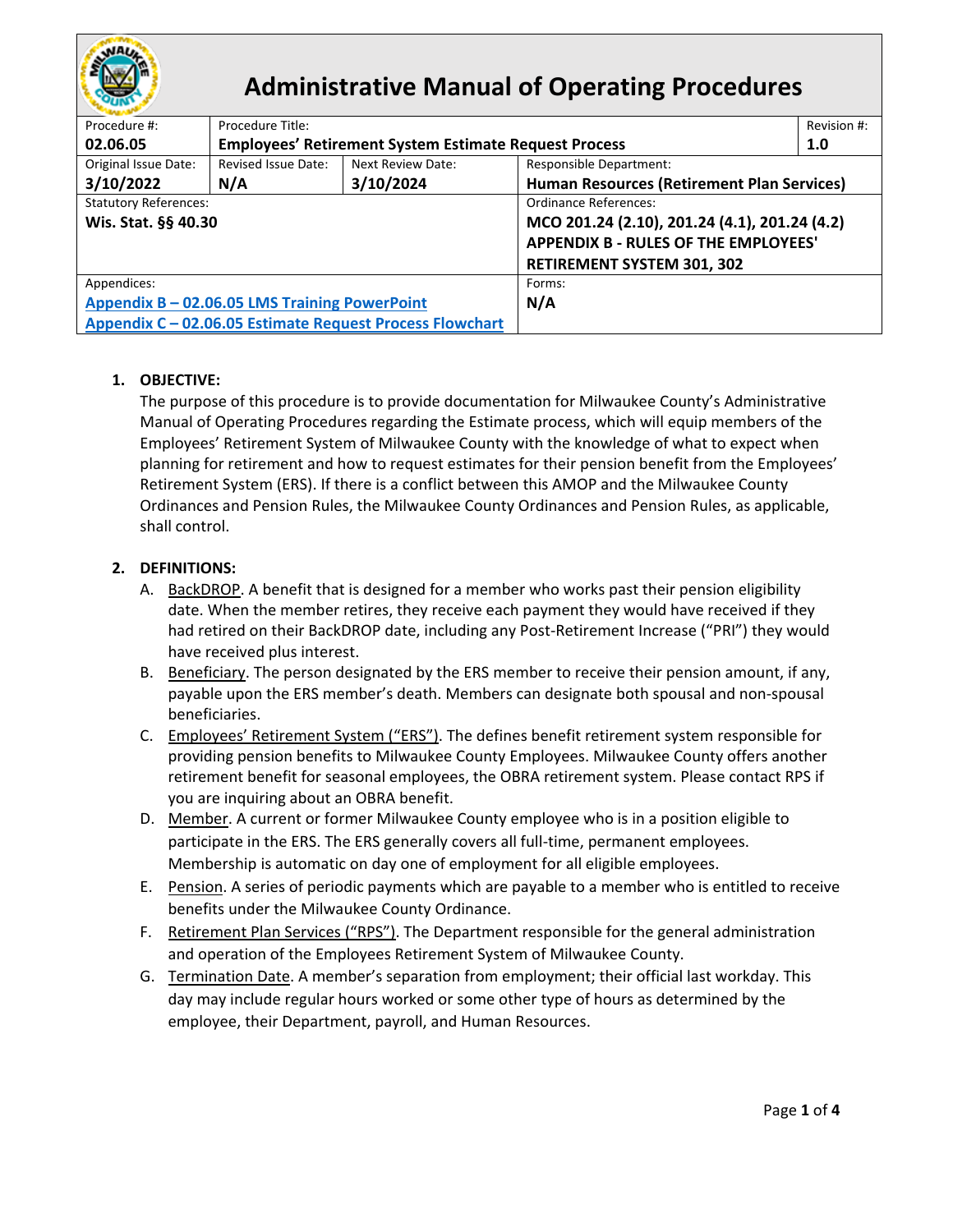H. Vesting. When a member is vested, they become entitled to receive the pension benefits they earned under the ERS. Vesting determines eligibility for a benefit but does not necessarily determine benefit amount.

## **3. OVERVIEW:**

# A. **Member Self-Service**

- i. Members can complete estimates of their pension benefit using Member Self-Service. This is a reliable and efficient way for the vast majority of members to collect information on the value of their pension benefit. An unlimited number of estimates can be run by the member using this online service.
	- a. New users need to call Retirement Plan Services (RPS) at 414-278-4207 to be registered for Member Self-Service. To reset a password, the member should also contact RPS.
- ii. Members can reference the [Online Pension Estimate Calculator AMOP](https://county.milwaukee.gov/files/county/administrative-services/AMOP/Chapter-2-Human-Resources/02.06.02-OnlinePensionEstimateCalculator.pdf) to view procedures on how to estimate their benefit using Member Self-Service.
- iii. Some estimate requests are more complex in nature and will require RPS staff to complete manual calculations. "Complex calculations" could include, but is not limited to, the following scenarios:
	- a. Divorced members who have a Qualified Domestic Relations Order ("QDRO")
	- b. Reciprocity
	- c. Service in both ERS and OBRA
	- d. Military time
	- e. Re-Retirements
	- f. Benefit Waivers
	- g. Buy-in / Buy-Back
	- h. Multiple Unions in work history
- iv. Retirement Plan Services provides a wide range of support for members of the ERS and OBRA retirement system to facilitate retirement planning and pension processing. One integral part of retirement planning is ensuring members understand the benefits they are earning. Pensions are unfamiliar concepts to many employees and employees are not expected to calculate their own pension benefits. Because of this, RPS offers opportunities for members to learn more about their pension and estimate their pension.
- v. Any member of ERS (including those not yet vested) who is not already retired may request a manual estimate including up to four retirement scenarios in a 12-month period. A scenario includes a separation/retirement date plus a backdrop date (if any) and a beneficiary. Changing any of those three components (a separation/retirement date, a backdrop date, or a beneficiary) will constitute an additional scenario.
	- a. All backdrop calculations include calculations without backdrop. Additionally, estimates completed with beneficiaries include non-beneficiary amounts.

## **4. PROCEDURE:**

## A. **Contact RPS to Request to Enroll in Member Self-Service**

Members can contact RPS at 414-278-4207 to request an estimate of their pension benefit. All members will be directed to use Member Self-Service when they request an estimate. Member Self-Service allows members to collect information accurately and efficiently on the value of their pension benefit. Members can prepare an unlimited number of estimates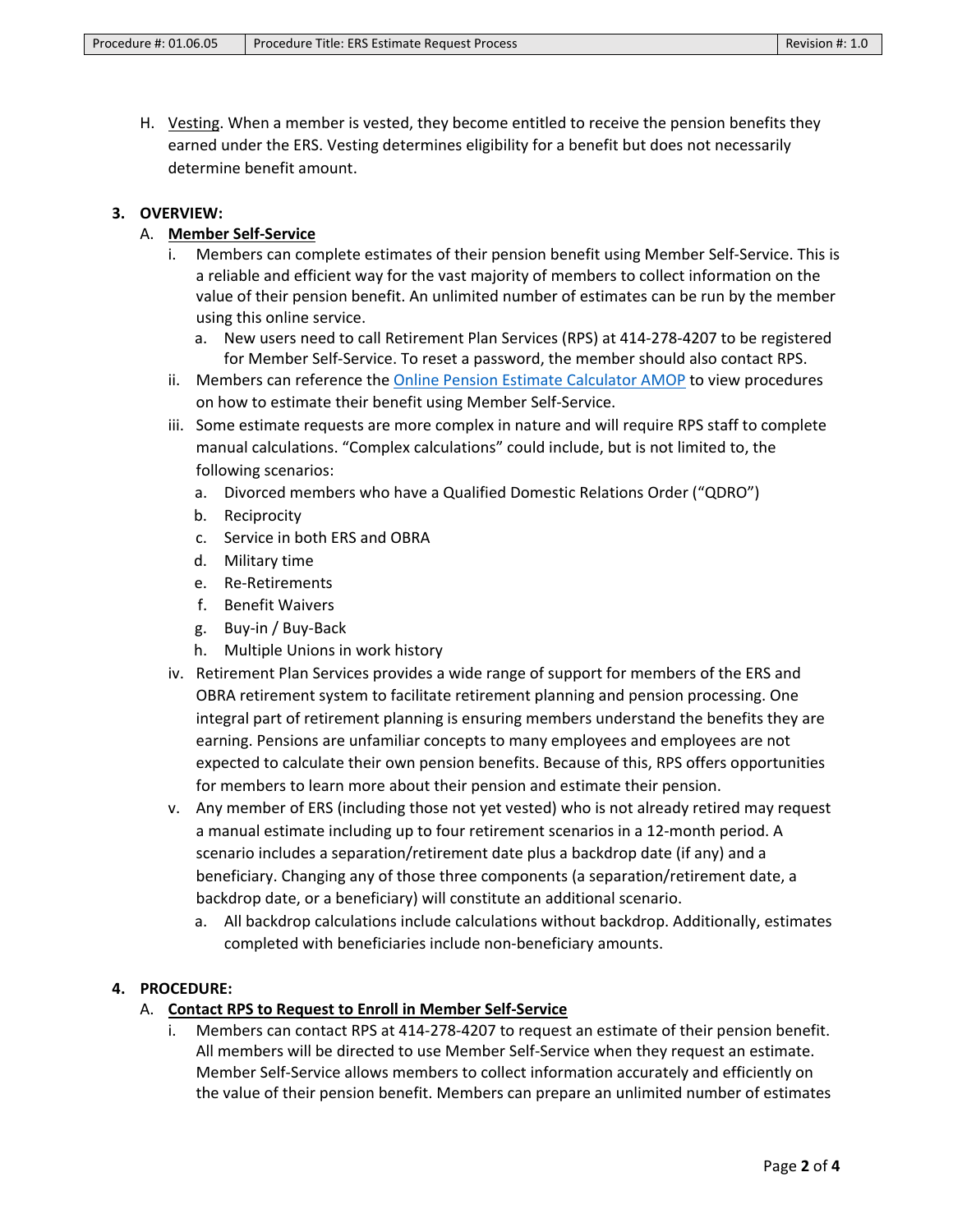using this online service and view these estimates immediately.

- a. Instructions on how to enroll and use Member Self-Service can be viewed by visiting the [Online Pension Estimate Calculator AMOP.](https://county.milwaukee.gov/files/county/administrative-services/AMOP/Chapter-2-Human-Resources/02.06.02-OnlinePensionEstimateCalculator.pdf)
- b. New users need to call RPS to register for Member Self-Service.
- c. Both active and deferred vested members can access the Pension Estimate Calculator through Milwaukee County's Retirement Plan Services Member Self-Service platform.

#### B. **Requesting a Manual Estimate from RPS**

- i. If the member's estimate request falls into one of the "complex calculation" scenarios described in the Overview section of this AMOP, RPS staff will need to prepare a manual estimate. Members that do not fall into one of the "complex calculation" scenarios can also request a manual estimate be completed by RPS.
	- a. Any member of ERS (including those not yet vested) who is not already retired may request a manual estimate including up to four retirement scenarios in a 12-month period.
- ii. When requesting a manual estimate, members will be asked to confirm or provide the following information:
	- a. Anticipated termination and retirement dates
	- b. Member's date of birth
	- c. Beneficiary information (including name, date of birth, and relation to the member)
	- d. BackDROP date, if eligible
	- e. Member's address
- iii. If a member is ineligible at their requested date, RPS will inform the member of their earliest retirement date.
- iv. RPS will enter the required information into the estimate log and inform the member of the estimated timing of when the manual estimate will be mailed.
	- a. Due to the number of calculation requests that RPS receives, manual estimates can take up to four weeks to complete. If there are increased volumes of requests or depending on the complexity of an estimate, manual estimates could take longer than four weeks to complete.

#### C. **RPS Completes Calculation and Prepares Manual Estimate**

- i. Manual estimate requests are assigned to Retirement Analysts in RPS on a weekly basis in the order of when the estimate was requested.
- ii. The Retirement Analyst verifies the member's eligibility and calculates an estimated pension benefit using projected service credits through the member's desired termination date and current earnings on file.
- iii. A manual estimate letter is prepared by the Retirement Analyst and submitted along with a manual estimate worksheet for review.
- iv. The member's estimate and letter are peer reviewed by RPS for its completeness and accuracy. Once reviewed and signed off on, the member's estimate is mailed to the member's address on record.
	- a. Due to the volume of estimates requests that RPS receives, manual estimates could take four weeks or longer to complete depending on volumes or the complexity of an estimate.

#### D. **Questions**

i. If members have any questions should contact Retirement Plan Services (414) 278-4207 or